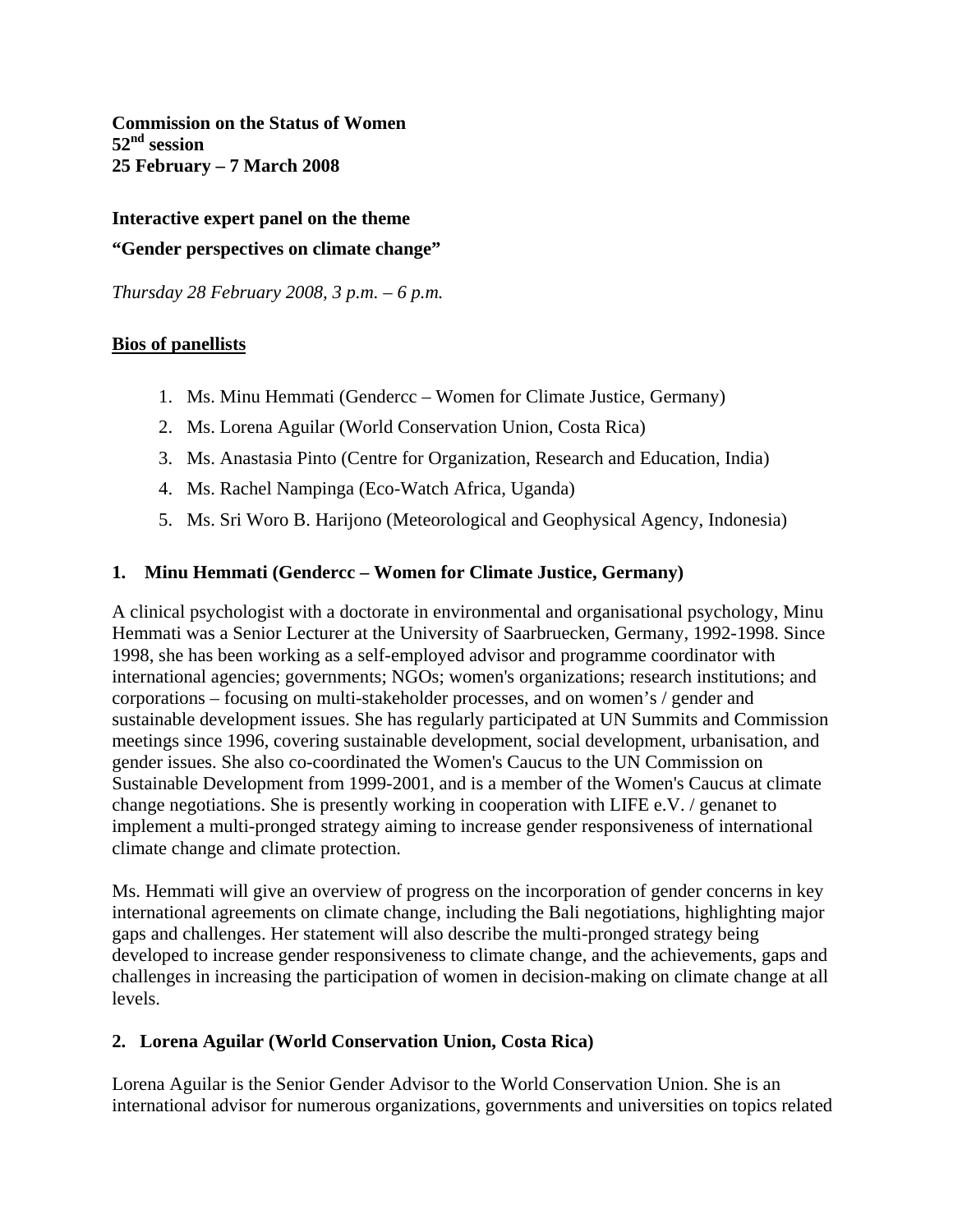to water, environmental health, and gender and community participation. With a Master's degree in anthropology, Aguilar, who majored in cultural ecology at the University of Kansas, has worked for ten years in the field of development and in the design of public policy projects in Latin America. For the past fifteen years she has been actively engaged in the incorporation of social and gender aspects into the use and conservation of natural resources worldwide. She has contributed to mainstreaming gender issues in the environmental sector, including in the development of gender strategies for UNEP and the Convention on Biological Diversity. She has published 25 books and several publications about gender and environment, environmental health, and public policy involving equity issues.

Ms. Aguilar will speak on the importance of, and ways and means to, identify and address gender and social aspects in work on climate change, particularly in the context of the United Nations Framework on Climate Change.

# **3. Anastasia Pinto (Centre for Organization, Research and Education, India)**

Ms. Anastasia Pinto is an indigenous woman, of the Meitei nation in India. Ms. Pinto has worked on women's issues for nearly 30 years, concerned with women's rights to land, natural resources, in armed conflict and also on displacement issues. She has received various awards for her work, including the "Silver Banner" from the Governor of Tuscany. Ms. Pinto is an advisor to several indigenous organizations, including CORE – the Centre for Organization Research and Education, and the ICITP – Indian Confederation of Indigenous and Tribal Peoples, and is a member of the Gender and Climate Change Network, Women for Climate Justice.

Ms. Pinto will speak on mobilizing NGOs and women's groups to take action on mitigation and adaptation strategies to combat climate change.

# **4. Rachel Nampinga (Eco-Watch Africa, Uganda)**

Ms. Nampinga is a Ugandan Environment and Community activist. She is the programmes director for 'Eco-Watch Africa', based in Kampala, which ensures gender equality in sound environmental management, and is the coordinator of the Gender and Climate Change network in Africa. In 2006 she was President of the Africa Youth Initiative on Climate Change. From 2004-2007 she has participated in the UN meetings on climate change (COP) as part of the global and climate change network. She has been involved in a number of consultancies, including a consultative report on recommendations on gender and energy at the Africa Partnership Forum to the G8 at the Civil G8 Summit.

Ms. Nampinga will speak on the linkages between gender equality, poverty, energy and climate change, and provide an analysis of the vulnerability of women, including young women and the poor, to the impacts of climate change. She will also share concrete examples of efforts to address this vulnerability.

## **5. Sri Woro B. Harijono (Meteorological and Geophysical Agency, Indonesia)**

Ms. Harijono is an engineer in agricultural mechanization, with a Masters in Engineering on Agroclimatology. She is presently the head of the Meteorological and Geophysical Agency